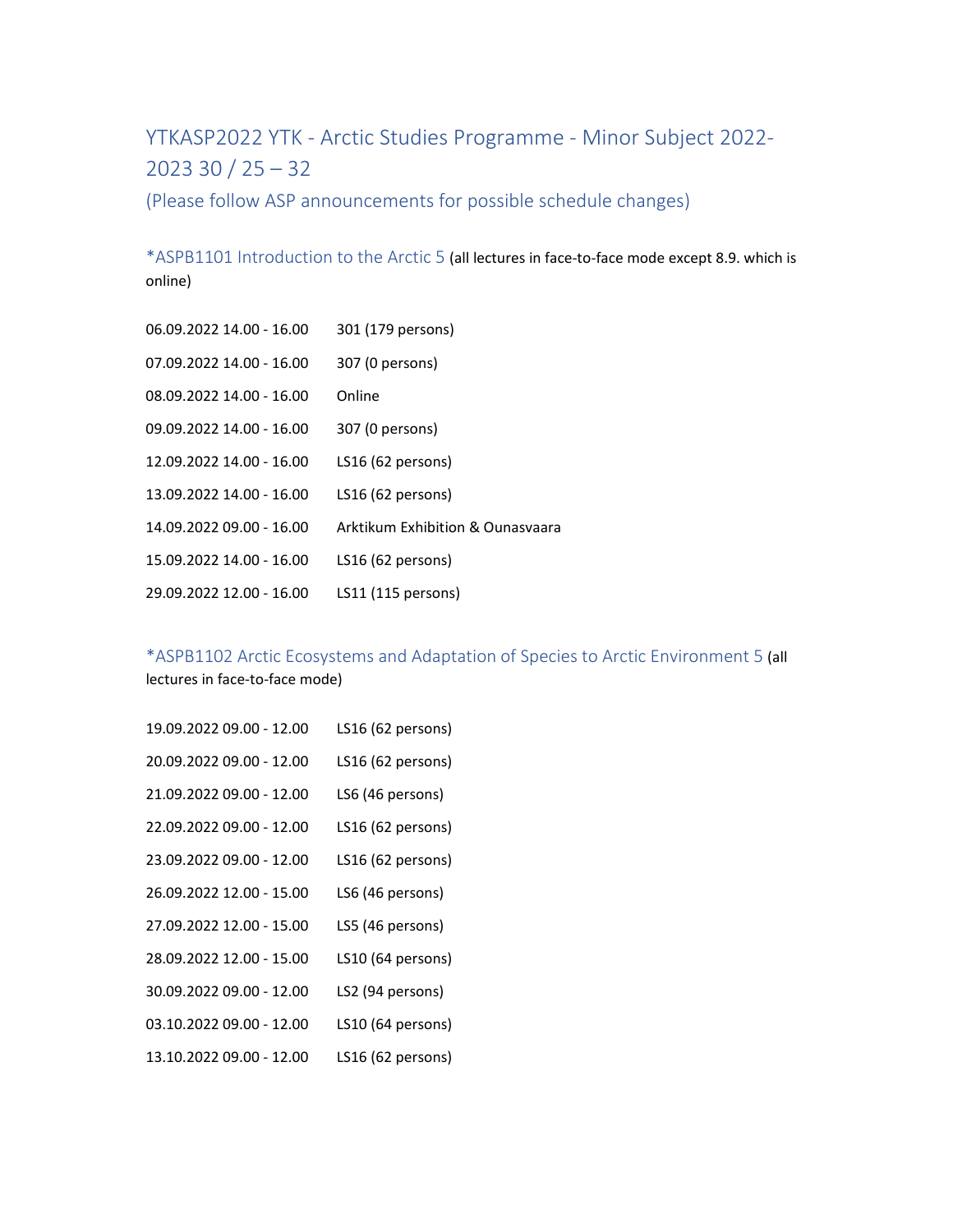\*ASPB1103 Arctic Governance and Law 5 (All lectures are arranged in hybrid mode except for

11.11 which is only online)

07.11.2022 12.00 - 15.00 LS16 (62 persons) 08.11.2022 12.00 - 15.00 LS10 (64 persons) 09.11.2022 12.00 ‐ 15.00 LS16 (62 persons) 10.11.2022 12.00 ‐ 15.00 LS2 (94 persons) 11.11.2022 16.00 ‐ 18.00 online 14.11.2022 12.00 ‐ 15.00 LS16 (62 persons) 15.11.2022 12.00 ‐ 15.00 LS10 (64 persons) 16.11.2022 12.00 ‐ 15.00 LS16 (62 persons) 17.11.2022 10.00 ‐ 12.00 LS16 (62 persons)

## \*ASPB1104 People and Cultures of the Arctic 5 (all lectures in face‐to‐face mode)

26.10.2022 12.00 ‐ 15.00 LS6 (46 persons) 28.10.2022 12.00 ‐ 15.00 LS16 (62 persons) 31.10.2022 12.00 ‐ 15.00 LS16 (62 persons) 02.11.2022 12.00 - 15.00 LS16 (62 persons) 04.11.2022 12.00 - 15.00 LS10 (64 persons) 08.11.2022 09.00 ‐ 12.00 LS16 (62 persons) 09.11.2022 09.00 - 12.00 LS5 (46 persons) 11.11.2022 12.00 ‐ 15.00 LS16 (62 persons)

## \*ASPB1105 Human Rights and Security in the Arctic 5 (face‐to‐face and online)

31.10.2022 15.00 ‐ 17.00 LS16 (62 persons) 01.11.2022 15.00 - 17.00 LS16 (62 persons) 02.11.2022 15.00 - 17.00 LS16 (62 persons) 03.11.2022 15.00 - 17.00 LS16 (62 persons) 07.11.2022 16.00 - 18.00 Online 08.11.2022 16.00 - 18.00 Online 09.11.2022 16.00 - 18.00 Online